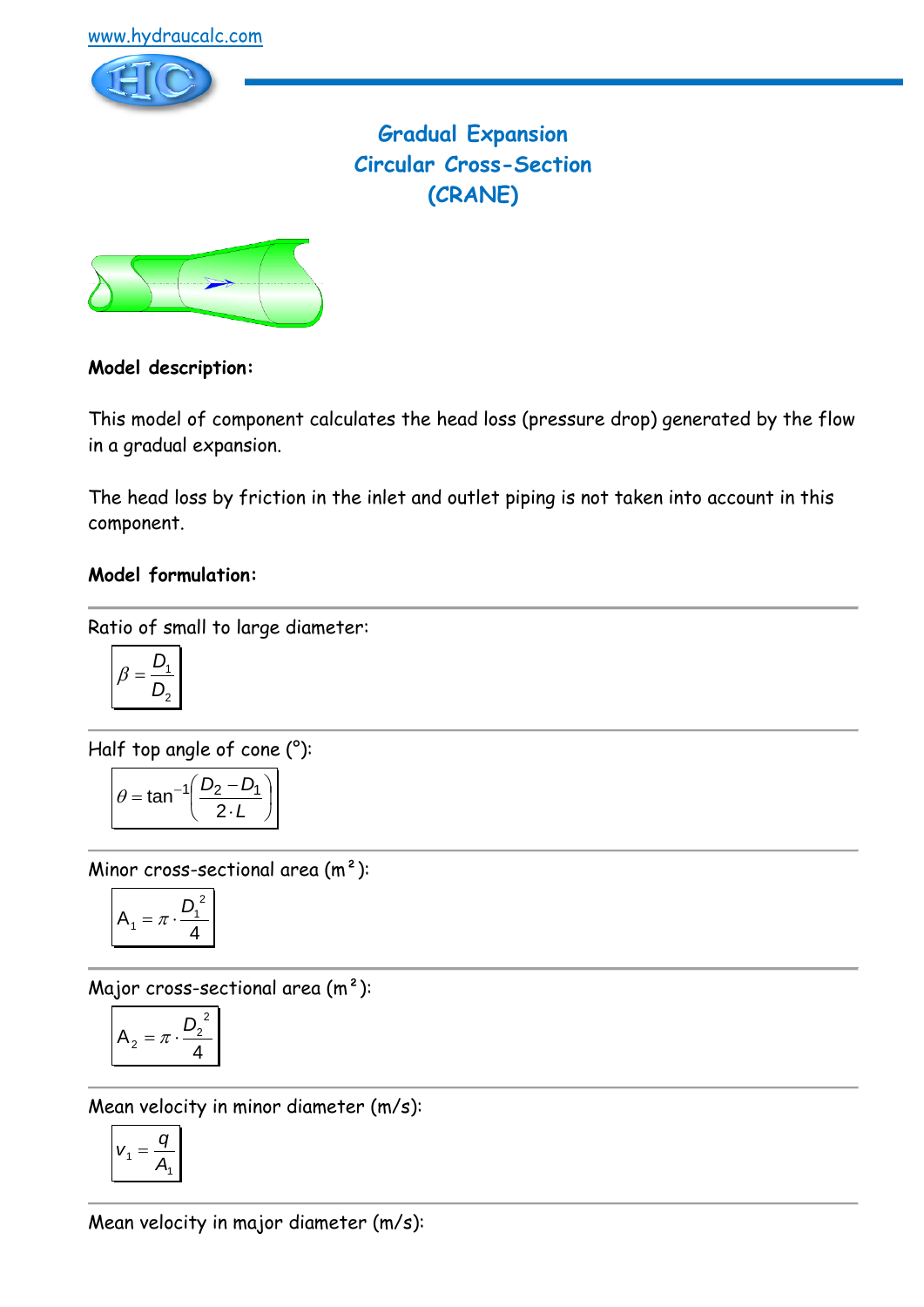$$
v_2 = \frac{q}{A_2}
$$

Mass flow rate (kg/s):

$$
G=q\cdot \rho
$$

$$
\text{Fluid volume in the truncated cone } (\mathsf{m}^3):
$$
\n
$$
V = L \cdot \frac{\pi}{3} \cdot \left( \left( \frac{D_1}{2} \right)^2 + \left( \frac{D_2}{2} \right)^2 + \left( \frac{D_1}{2} \right) \cdot \left( \frac{D_2}{2} \right) \right)
$$

Fluid mass in the truncated cone (kg):

$$
M = V \cdot \rho
$$

Reynolds number in minor diameter:

$$
\mathsf{Re}_1 = \frac{V_1 \cdot D_1}{V}
$$

Reynolds number in major diameter:

$$
\left| \text{Re}_2 = \frac{v_2 \cdot D_2}{v} \right|
$$

Local resistance coefficient:

$$
\blacksquare \; \theta \leq 45^o \mathpunct :
$$

$$
K_1 = 2.6 \sin \left( \frac{\theta}{2} \right) \left( 1 - \beta^2 \right)^2
$$
 (Equation 3-17)



 $\blacksquare$  45°  $< \theta \le 180$ °: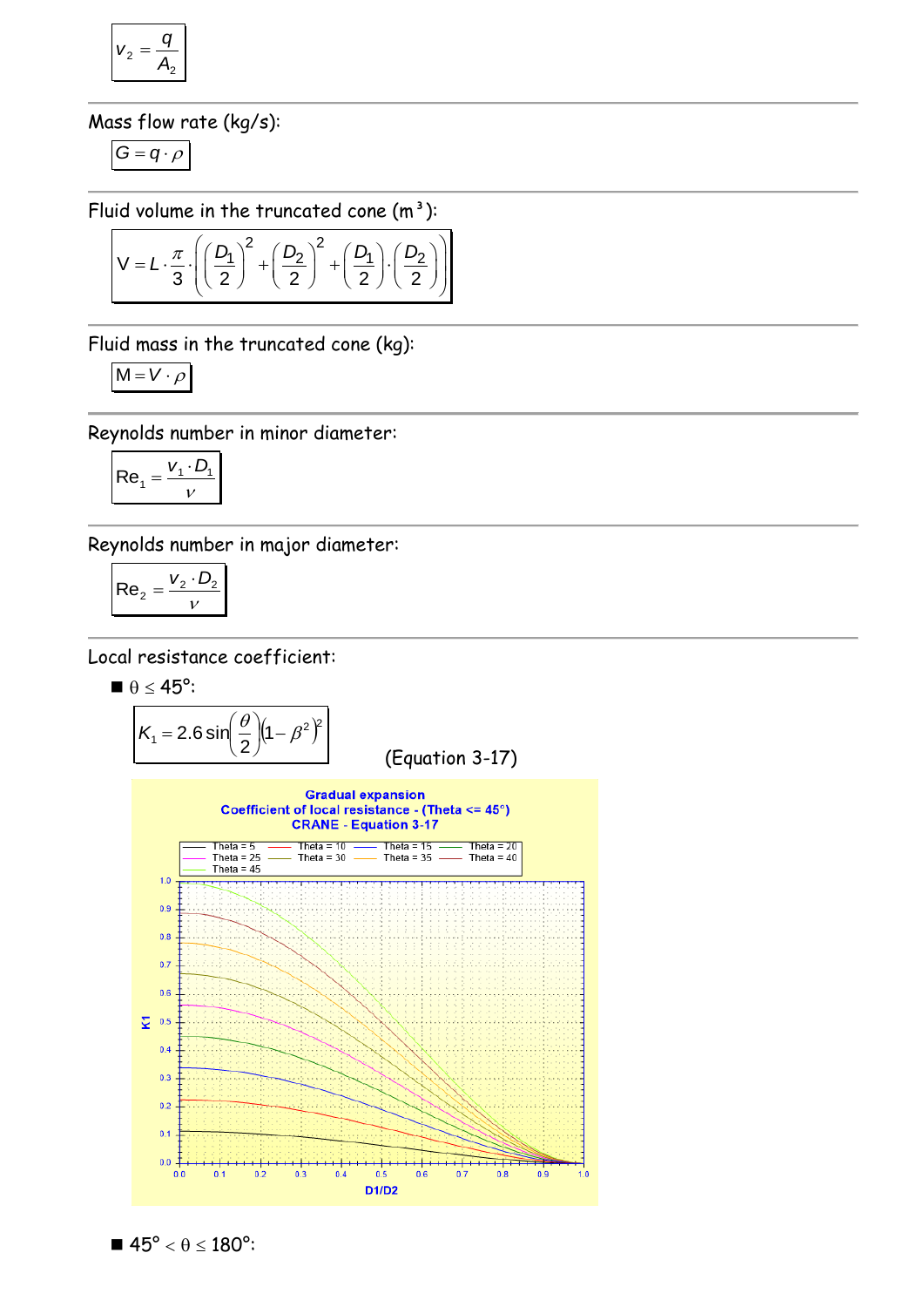

Total pressure loss coefficient (based on mean velocity in minor diameter):

$$
K=K_{1}
$$

Total pressure loss (Pa):

$$
\Delta P = K \cdot \frac{\rho \cdot v_1^2}{2}
$$

Total head loss of fluid (m):

$$
\Delta H = K \cdot \frac{{v_1}^2}{2 \cdot g}
$$

Hydraulic power loss (W):

*Wh* =  $\Delta P \cdot q$ 

#### **Symbols, Definitions, SI Units:**

- D<sup>1</sup> Minor diameter (m)
- D<sup>2</sup> Major diameter (m)
- $\beta$  Ratio of small to large diameter ()
- $\theta$  Half top angle of cone (°)
- L Contraction length (m)
- $A_1$  Minor cross-sectional area  $(m^2)$
- $A_2$  Major cross-sectional area  $(m^2)$
- $v_1$  Mean velocity in minor diameter  $(m/s)$
- v<sub>2</sub> Mean velocity in major diameter (m/s)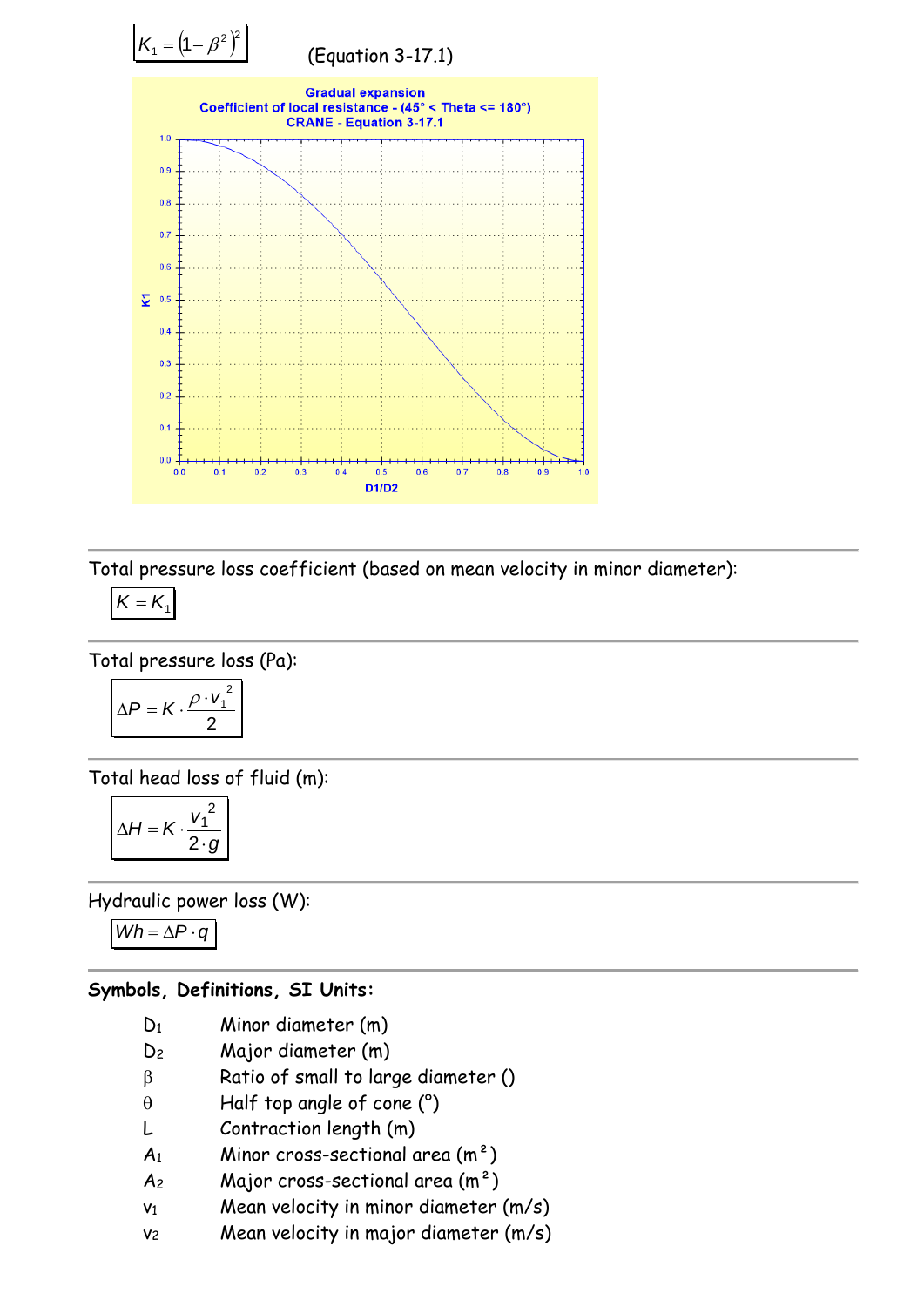|             | q               | Volume flow rate $(m^3/s)$                                       |
|-------------|-----------------|------------------------------------------------------------------|
|             | G               | Mass flow rate $(kq/s)$                                          |
|             | ٧               | Fluid volume in the truncated cone $(m3)$                        |
|             | M               | Fluid mass in the truncated cone (kg)                            |
|             | Re <sub>1</sub> | Reynolds number in minor diameter ()                             |
|             | Re <sub>2</sub> | Reynolds number in major diameter ()                             |
|             | K <sub>1</sub>  | Local resistance coefficient ()                                  |
|             | K               | Total pressure loss coefficient (based on mean velocity in minor |
| diameter)() |                 |                                                                  |
|             | $\Delta P$      | Total pressure loss (Pa)                                         |
|             | ΔH              | Total head loss of fluid (m)                                     |
|             | Wh              | Hydraulic power loss (W)                                         |
|             |                 |                                                                  |
|             | $\rho$          | Fluid density $(kq/m^3)$                                         |
|             | ν               | Fluid kinematic viscosity $(m^2/s)$                              |
|             | g               | Gravitational acceleration $(m/s^2)$                             |

#### **Validity range:**

• turbulent flow regime in minor diameter (Re1  $\geq$  10<sup>4</sup>)

### **Example of application:**



#### **References:**